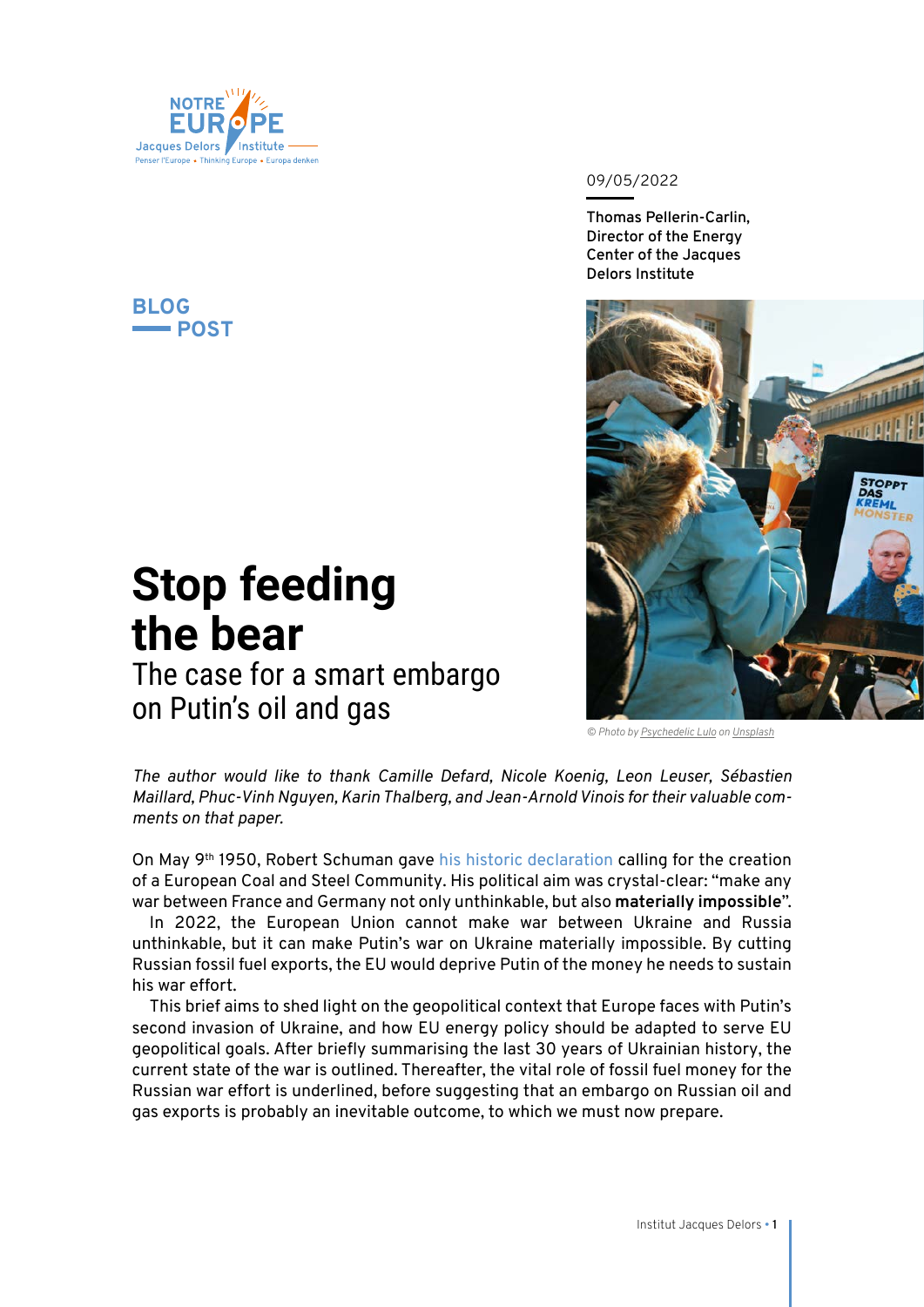## **I How Putin's invasion of Ukraine became a protracted symmetric war**

The [Soviet Empire collapsed in 1991](https://www.youtube.com/watch?v=f5nbT4xQqwI), when its heartland —Russia— declared independence. The Ukrainian nation seized the opportunity to reborn from its historical ashes.**<sup>1</sup>** A referendum for independence was held, where a vast majority of Ukrainians, in [every](https://en.wikipedia.org/wiki/1991_Ukrainian_independence_referendum) [single region \(oblast\), including Crimea, Luhansk and Donetsk, voted for the creation of](https://en.wikipedia.org/wiki/1991_Ukrainian_independence_referendum) [an independent Ukrainian Nation-State](https://en.wikipedia.org/wiki/1991_Ukrainian_independence_referendum).

The independence and territorial integrity of Ukraine was legally supported by the 1994 Budapest memorandum where the US, the UK and the Russian Federation guaranteed "[to respect the independence and sovereignty and the existing borders of](https://treaties.un.org/doc/Publication/UNTS/Volume%203007/Part/volume-3007-I-52241.pdf) [Ukraine](https://treaties.un.org/doc/Publication/UNTS/Volume%203007/Part/volume-3007-I-52241.pdf)".**<sup>2</sup>**

Twenty years later, one signatory violated the treaty. Putin's [Russia illegally invaded](https://www.egmontinstitute.be/ukraine-the-price-of-stability/) [and annexed Crimea](https://www.egmontinstitute.be/ukraine-the-price-of-stability/) —the first annexation of a territory in Europe since the end of World War II. The Russian army has waged a, now 8-years long, war in Donbass. On February  $24<sup>th</sup>$  2022 Vladimir Putin invaded Ukraine a  $2<sup>nd</sup>$  time, on a much grander scale.

At first, most military analysts expected a dissymmetric war: two post-Soviet armies fighting with similar equipment and doctrines, but with one party (Russia) being many times stronger than the other party (Ukraine). Ukraine was then expected to lose in a matter of days. Now after over two months and Ukrainian victories in Kyiv, Chernihiv and Suomi, and Russian victories in Kermina, Kherson and Mariupol, the war doesn't look so dissymmetric after all. [It rather resembles a symmetric war](https://twitter.com/egea_blog/status/1510687845161349133).

[Symmetric wars](https://www.penseemiliterre.fr/monde-nouveau-nouveaux-conflits_659_1013077.html) can last for years. They end when one party manages a decisive breakthrough, or when both parties are so exhausted that they both give up.

In the context of a symmetric war, assuming that the EU wants to ensure Ukraine's territorial integrity and sovereignty while avoiding a direct EU-Russia military confrontation, what are the necessary conditions to give this scenario a chance? It includes a Ukrainian military victory over Putin's forces. Achieving this requires the war to go from symmetry, to dissymmetry, but this time in Ukraine's favour. This means scaling-up already existing EU and national policies to deliver [financial aid](https://www.consilium.europa.eu/en/press/press-releases/2022/04/13/eu-support-to-ukraine-council-agrees-on-third-tranche-of-support-under-the-european-peace-facility-for-total-1-5-billion/) and military equipment to Ukraine. Additionally, the EU should find ways to weaken Putin's side enough to create dissymmetry on the battlefield. This is where energy takes the centre stage.

## **II Putin's war on Ukraine is also a hydrocarbon war**

The Russian economy is weak and constitutes one of Putin's Achilles heels. Its GDP is comparable to Spain's, despite Russia being three times more populated. [Russia's GDP](https://www.imf.org/en/Publications/WEO/weo-database/2022/April/weo-report?c=512,446,463,926,&s=PPPPC,&sy=2020&ey=2023&ssm=0&scsm=1&scc=0&ssd=1&ssc=0&sic=0&sort=country&ds=.&br=1) [per capita is comparable to Bulgaria's](https://www.imf.org/en/Publications/WEO/weo-database/2022/April/weo-report?c=512,446,463,926,&s=PPPPC,&sy=2020&ey=2023&ssm=0&scsm=1&scc=0&ssd=1&ssc=0&sic=0&sort=country&ds=.&br=1) -the EU's poorest Member State. [The Russian](https://www.politico.eu/article/europe-eu-oil-gas-trade-russia-budget-military-spending-ukraine-war-crisis/) [economy is based on the export of untransformed raw materials,](https://www.politico.eu/article/europe-eu-oil-gas-trade-russia-budget-military-spending-ukraine-war-crisis/) especially crude oil and fossil gas. Russia has neither the diversified big corporates France enjoys, nor the industrial powerbase Italy keeps, nor the strong *[mittelstand](https://english.bdi.eu/topics/germany/german-mittelstand/)* [G](https://english.bdi.eu/topics/germany/german-mittelstand/)ermany has, nor the breakthrough innovative companies Estonia developed.

The Russian energy-military nexus can be summarised in two figures. Russian fossil fuel exports to the EU alone generates around [250Bn€](https://crea.shinyapps.io/russia_counter/?tab=methodology)**<sup>3</sup>**. The whole [Russian military](https://www.sipri.org/databases/milex) [budget amounts to 60Bn€](https://www.sipri.org/databases/milex) (figure 1).

The bottom line is simple: Putin's war on Ukraine is a hydrocarbon war. It is Europe's dependence on Russian oil and gas that gives Putin the material means to wage war. To oversimplify: no more hydrocarbon money, no more war. But [it takes time](https://www.youtube.com/watch?v=Yw5lzKVn3sc) for economic sanctions to deliver their full impacts.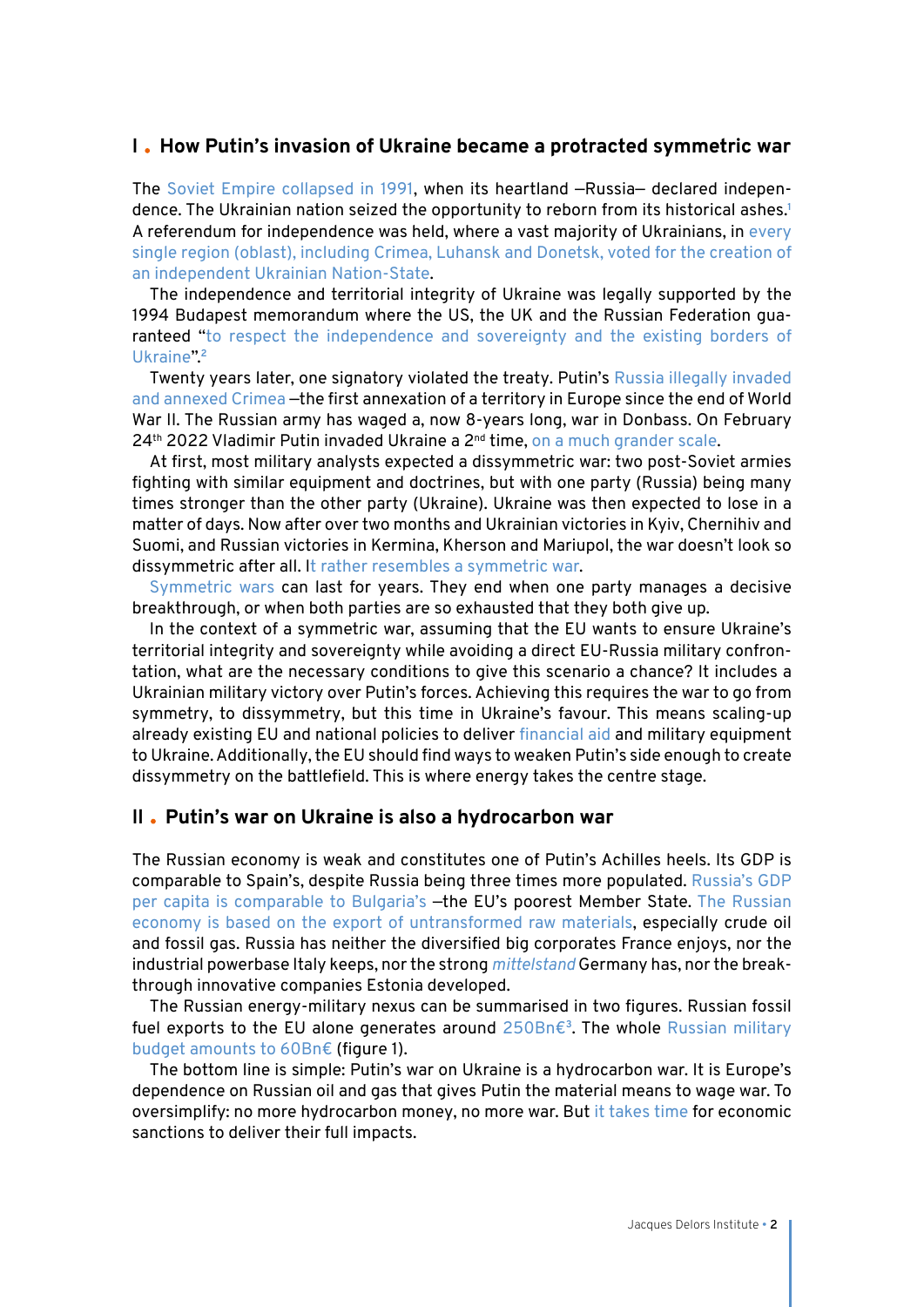**Ending fossil fuel financial flows today from the EU to Russia will not stop the war immediately, but it will put an increasing pressure on Putin that eventually will constrain the Russian military.** However significant such sanctions might be, the most ambitious EU proposal**<sup>4</sup>** so far is only to [gradually phase out most Russian oil imports by](https://pro.politico.eu/news/eu-phaseout-russia-oil-by-end-of-year) [the end of 2022](https://pro.politico.eu/news/eu-phaseout-russia-oil-by-end-of-year), and [possibly phase-out Russian gas imports by 2027](https://www.spglobal.com/commodityinsights/en/market-insights/latest-news/electric-power/031122-eu-plans-proposal-to-phase-out-russian-fossil-fuels-by-2027-von-der-leyen). Why so slow?



**FIGURE 1**. Russian military budget compared to estimated EU fossil fuel payments to Russia

▲ Source : Thomas Pellerin-Carlin, Jacques Delors Institute, based on own calculations for the fossil fuel payments (*cf.* footnote n°3), and on SIPRI military expenditure database for 2021 Russian military budget.

## **III How Europeans chose to become addicted to Russian fossil fuels**

The EU dependence on fossil fuels is the consequence of political choices. Contrary to [popular narratives](https://www.economist.com/leaders/2012/04/21/the-third-industrial-revolution), the [first industrial revolution was powered](https://hal.archives-ouvertes.fr/hal-00956441/document), not by coal, but by renewables. The textile industry got its raw materials from human labour. The raw materials and final products were shipped all over the already globalised  $19<sup>th</sup>$  century [economy](https://www.seuil.com/ouvrage/notre-premiere-mondialisation-suzanne-berger/9782020579216) using another renewable energy: the wind that powered the sails of all commercial ships.

It is only with the  $2^{nd}$  and  $3^{rd}$  industrial revolutions that coal, oil and gas became major energy sources. This was the result of a myriad of political decisions that have entrenched [deep socio-technical choices](https://www.sciencedirect.com/science/article/pii/S2214629620301924). **<sup>5</sup>** It created the modern-day European energy system based on a [wasteful and inefficient use of vast quantities of fossil fuels](https://institutdelors.eu/wp-content/uploads/2020/08/1-ENERGY-Pellerin-Carlin2.pdf).

At first, European empires used domestic fossil fuels. Coal was plentiful in Germany. Oil was plentiful in the British Empire. Gas was plentiful in the Netherlands. But decades of [resource depletion](https://www.eia.gov/naturalgas/weekly/archivenew_ngwu/2020/09_17/), increasing energy demand and [decolonization](https://www.persee.fr/doc/rfsp_0035-2950_1965_num_15_4_392876) led Europeans to [turn to Russian energy](https://www.dw.com/en/russian-gas-in-germany-a-complicated-50-year-relationship/a-61057166). This dependence was accentuated by twenty years of German-Russian gas cooperation that led to the creation of the Nord Stream 1 pipeline, as well as the continuous German governmental support to the [Nord Stream 2 pipeline](https://institutdelors.eu/en/publications/la-dependance-europeenne-au-gaz-russe-lexemple-nord-stream-2/) despite the 2014 annexation of Crimea, the war in Donbass and [EU opposition](https://www.naturalgasworld.com/most-read-article-for-december-2015-27402) to that project.**<sup>6</sup>**

In 2019, around 25% of the energy we consumed in Europe came from Russia.<sup>7</sup> Hence introducing an embargo on Russian fossil fuels means going from a historic one quarter of Russian energy dependence, to zero.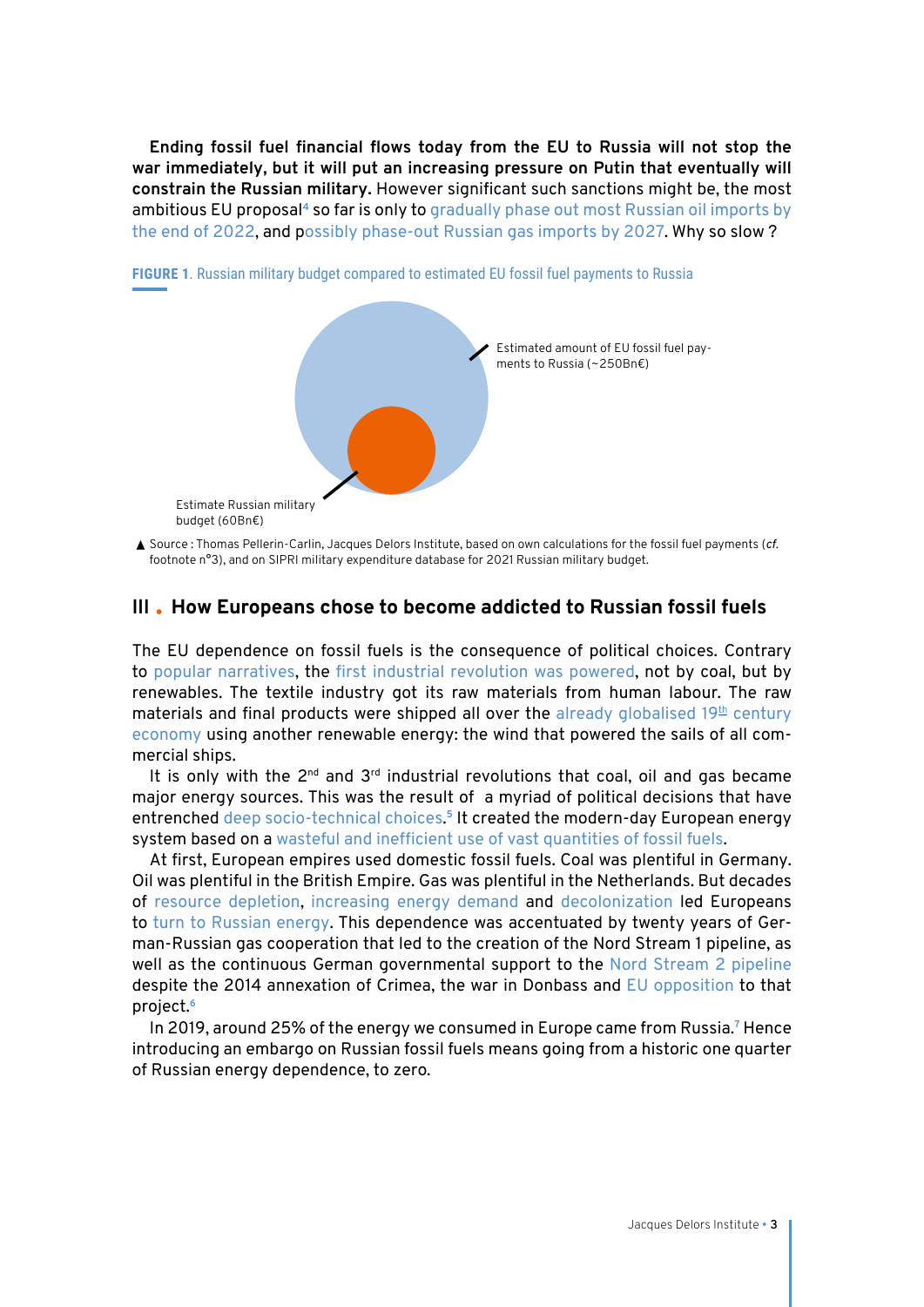## **IV Act now as if an embargo was inevitable: sufficiency, efficiency, renewables and diversification.**

We need to act today as if an embargo on Russian oil and gas was inevitable, because it most likely is. The moral schizophrenia of European leaders, on the one hand claiming they are on Ukraine's side and horrified by Putin's war crimes, while on the other hand handing billions of euros (or roubles) in cash to the same Vladimir Putin so he materially can continue to wage war and commit war crimes, is eventually untenable. Moreover, we now live under Putin's Damocles sword of potential gas supply cuts to all EU Member States, as he already did for Poland and Bulgaria on April  $27<sup>th</sup>$  2022. But which specific actions should we take?

On March 8th the European Commission published its [REPowerEU communication.](https://eur-lex.europa.eu/legal-content/EN/TXT/?uri=COM%3A2022%3A108%3AFIN) Compared to the last decades of procrastination, the communication looks ambitious on a few topics, like heat pumps. But it is unambitious compared to what we need to do both for peace in our time and for avoiding climate chaos. Moreover, it contains many blind spots, from [energy sufficiency](https://zoe-institut.de/en/publication/demand-side-solutions-to-address-energy-shortages/) to [building renovation](https://www.bpie.eu/publication/repowereu-energy-saving-plan-time-to-switch-to-action/) and the [development](https://twitter.com/ThPellerin/status/1507268424472399876) [of clean technologies](https://twitter.com/ThPellerin/status/1507268424472399876). As the Commission updates its plan on May 18<sup>th</sup>, a good starting point would be to think how we can rise up to the moment.

Let's take inspiration from a recent massive scale-up: COVID testing. From March 2020 onwards, we went from a very low capacity of performing mostly a single type of test, to the capacity to administrate millions of different kinds of tests every day in Europe. This was not the result of some invisible hand, but a general mobilisation of the entire society. From individuals choosing to undergo the tests, to pharmacists administering them. From labs analysing the results, to developers building digital platforms to centralise and disseminate them. And last but not least, the innovative companies that created a [portfolio of COVID testing solutions](https://www.nature.com/articles/s41576-021-00360-w). Today, **we need a similar general mobilisation of society, to be able to deliver a scale-up in the coming weeks, months and years.** Adapted to the energy system, this means a general mobilisation around four complementary building blocks: sufficiency, efficiency, renewables, and diversification.

**Energy sufficiency** first! Energy sufficiency means reducing our energy demand through changes in our individual and collective behaviours**<sup>8</sup>**. Using the [2011 Japanese](https://www.sciencedirect.com/science/article/abs/pii/S0306261916300071?via%3Dihub) [Setsuden campaign](https://www.sciencedirect.com/science/article/abs/pii/S0306261916300071?via%3Dihub) as a benchmark, vast energy sufficiency campaigns have the potential to cut demand immediately by an order of magnitude of around 15%.**<sup>9</sup>** Some energy sufficiency measures are as common and painless as handwashing in times of COVID: putting on a sweater in the winter to cut heating**<sup>10</sup>** or stopping to waste energy to heat outdoor café terraces. Others will be as painful as a COVID nasal test: reducing [speed](https://www.iea.org/reports/a-10-point-plan-to-cut-oil-use) [limits on highways by at least 10km/h](https://www.iea.org/reports/a-10-point-plan-to-cut-oil-use), or taking a 6-hours long train ride rather than a 3h taxi-plane-taxi travel. Finally, some measures can be done by the most favoured in our societies, while not being imposed to the weakest: healthy adults can [heat their](https://www.iea.org/news/how-europe-can-cut-natural-gas-imports-from-russia-significantly-within-a-year) [home](https://www.iea.org/news/how-europe-can-cut-natural-gas-imports-from-russia-significantly-within-a-year) at a maximum of 16°C, and wealthier people can transform their bi-monthly airtravel leisure trips into local train-transported tourism for the next two years. Here, **the challenge is strictly political**, and the European Commission should be a part of the solution to that political conundrum, at least by showcasing best practices from countries throughout history, including Western-European countries after the first oil shock.

Yet, even with ambitious energy sufficiency campaigns, we will fall short of the objective to become fully independent from Russian fossil fuels. That's where energy efficiency and renewables come into play.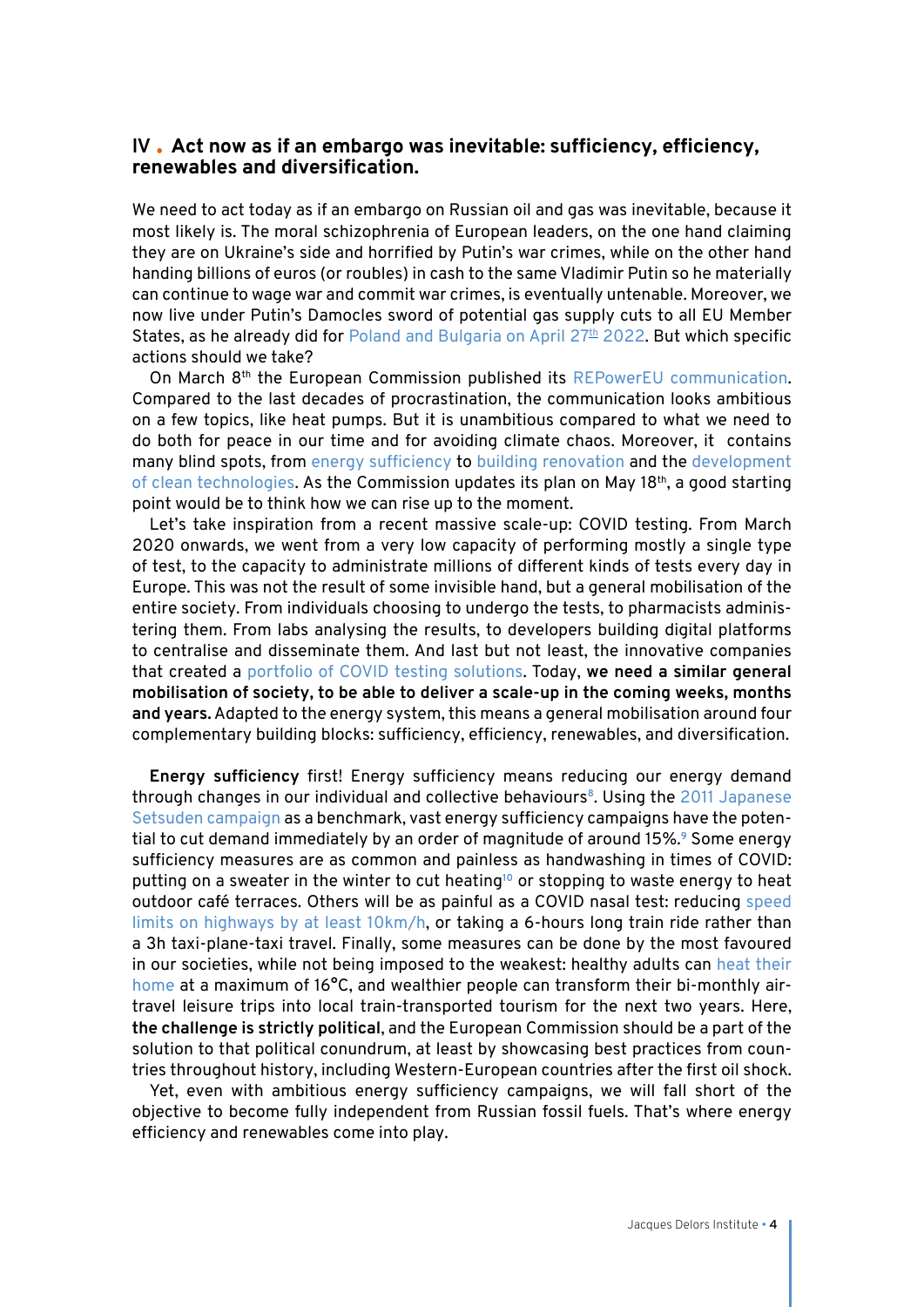**Energy efficiency** is vital to Europe's energy security. The EU managed to [reduce](https://ec.europa.eu/eurostat/fr/web/products-eurostat-news/-/ddn-20211221-1) [its energy demand by 10%](https://ec.europa.eu/eurostat/fr/web/products-eurostat-news/-/ddn-20211221-1) (2006-2019), and thus import less energy from abroad. But more should have been done. As [a recent IDDRI study shows](https://www.iddri.org/fr/publications-et-evenements/billet-de-blog/la-renovation-energetique-levier-essentiel-pour-se), if France had successfully implemented its national building renovation plans, it would have reduced gas consumption enough to be fully independent from Russian gas today. Indeed, a [deep renovation](https://institutdelors.eu/wp-content/uploads/2021/11/PB_211117_Meps_Defard_EN-1.pdf) [of a building](https://institutdelors.eu/wp-content/uploads/2021/11/PB_211117_Meps_Defard_EN-1.pdf) cuts its energy consumption by 60 to 90%.

The story is similar for **renewables**. This is especially the case for renewable heat that is the most direct competitor to fossil gas in the heating sector. Efficient biomass heating systems, solar heating, heat pumps, are all renewable heating systems that can be quickly deployed to scale-down EU gas consumption. In other words: "[keep Putin away,](https://www.reddit.com/r/neoliberal/comments/tbclm8/send_putin_away_get_a_heat_pump_today/) [buy a heat pump today](https://www.reddit.com/r/neoliberal/comments/tbclm8/send_putin_away_get_a_heat_pump_today/)!". This is also the case for renewable electricity: any [new solar](https://ember-climate.org/insights/research/european-electricity-review-2022/) [panel or wind turbine generating new electrons, replaces electrons that would have](https://ember-climate.org/insights/research/european-electricity-review-2022/) [been produced by a gas power plant.](https://ember-climate.org/insights/research/european-electricity-review-2022/)

The upside of energy efficiency and renewables is that they are quickly deployable at the local level. It only takes two hours to have your entire heating system efficiency checked. Two days to install a heat pump. Two weeks to deeply renovate your building, the [EnergieSprong](https://www.energiesprong.fr/projets/) way.

The downside is that it takes months and years for energy efficiency and renewables to be deployed at scale. Hence, the European Union's top priority today should be to renovate as many oil and gas-heated buildings as possible, and install as much renewables as possible before the next winter comes, and then after, every year. This helps relieve the pressure of high oil, gas and electricity prices; and protects Europeans from [catas](https://www.ipcc.ch/working-group/wg2/)[trophic climate change](https://www.ipcc.ch/working-group/wg2/) by reducing greenhouse gas emissions.

Finally, sufficiency, efficiency and renewables are unlikely to be rolled out quickly enough and at scale, to immediately and fully free Europeans from Russian fossil fuels. To close the loop, we need a degree of **diversification** that replaces Russian fossil fuels by non-Russian fossil fuels. While this policy option has taken centre-stage in policy making, including the aforementioned European Commission communication, we must underline that **this option is the costliest and dirtiest and should therefore be used as a very last resort, not the default option**.

Some diversification can cause damage by being costly to our economies and harmful to our future, like the current [German Government decision to build new Liquified](https://www.bloomberg.com/news/articles/2022-03-05/germany-to-build-lng-terminal-to-reduce-russian-gas-dependence) [Natural Gas \(LNG\) terminals](https://www.bloomberg.com/news/articles/2022-03-05/germany-to-build-lng-terminal-to-reduce-russian-gas-dependence) to allow German importers to [outbid Asian importers](https://www.bloomberg.com/news/articles/2022-05-05/india-turns-to-expensive-foreign-gas-to-ease-its-power-crisis) that [intend to switch from coal to gas power generation.](https://www.oxfordenergy.org/publications/emerging-asia-lng-demand/) So far, most of the political debates have been focusing on this so-called diversification, staying between Scylla and Charybdis, at a cost for the EU economy that will be as painful as LNG prices are high. Some diversification can be done smartly, in a way that is consistent with our geopolitical and climate objectives, such as by building an [EU-Algeria Green Deal](https://institutdelors.eu/wp-content/uploads/2020/08/eualgeriaenergy-grigorjeva-jdib-sept16-4.pdf) that would see Algeria massively deploying solar panels to reduce Algerian domestic gas consumption. Rather than using Algerian gas to produce electricity, Algerians could sell this gas to replace Russian gas in South-Central-Eastern Europe (Italy, Greece, Bulgaria).**<sup>11</sup>**

## **V Escrow accounts: prepare for the hard embargo, plan a smart one**

With a general mobilisation that articulates sufficiency, efficiency, renewables, and a reasonable diversification towards non-Russian fossil fuels, Europe will be ready for a hard embargo on Putin's oil and gas.

But as this hard embargo has its downfalls, it is worthwhile looking for avenues that might allow Europe to continue to import Russian energy while depriving Putin of that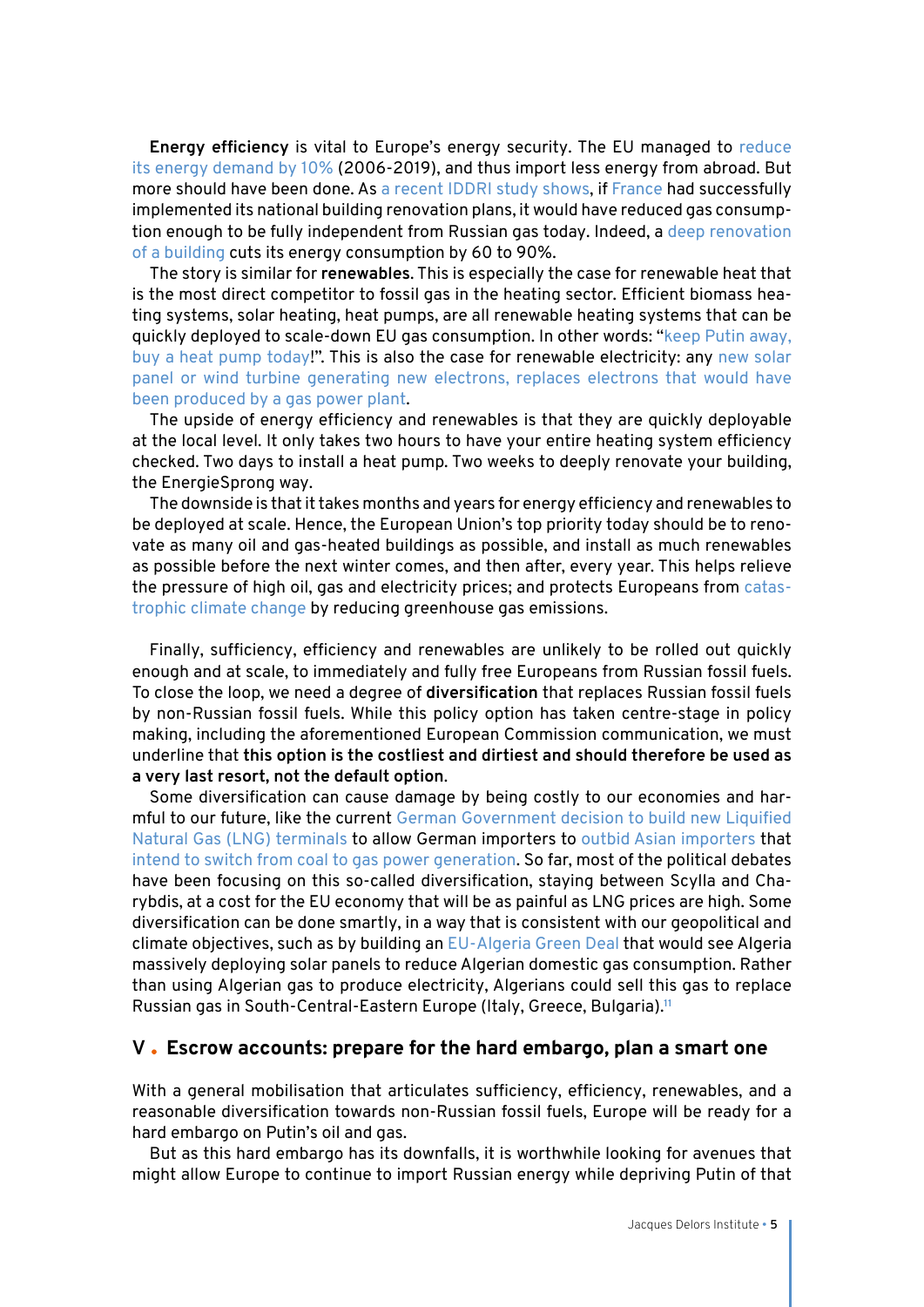Russian hydrocarbon money. This could be done through the use of [escrow accounts.](https://fortune.com/2022/04/12/russia-ukraine-biden-eu-energy-sanctions-escrow-arrangement-oil-gas-prices-international-politics-stevens-jenevein/) How would this work? The EU would sanction Russian oil and gas banks, ask EU importers to continue to pay money for their imports, but on an *ad hoc* bank account that is frozen. The money would stay there for as long as the EU sanctions remain in place. The billions would pile up on the frozen accounts, depriving Putin of the money he needs to wage war.

The major downside of that kind of smart embargo is that Vladimir Putin could respond with a hard embargo and shut down Russian energy exports to the EU. The EU must therefore already put in place all the sufficiency, efficiency, renewables and diversification measures it can in order to mitigate the impacts of such a hard embargo on the European economy and society. In other words: prepare for the worst (hard embargo), plan for the best (smart embargo).**<sup>12</sup>**

## **Conclusion**

Europe is living a litmus test. War is now back on the Continent. Thousands of Ukrainians are dying to defend their freedom. Despite war crimes, Europeans continue to finance Putin's war in Ukraine by buying Putin's oil and gas. This underlines the deep geopolitical risks that come with dependence on fossil fuels.

We can free ourselves from our dependence on Russian energy. For this, we need a general mobilisation of European societies, citizens, workers, companies, and States in favour of energy sufficiency behaviours, energy efficiency and renewables. This should be complemented by a reasonable diversification towards non-Russian fossil fuels. This prepares Europe to overcome a hard embargo.

As an immediate embargo is not in Europe's best energy interest, attempting to introduce a smart embargo based on escrow accounts is worth trying as it would achieve the same geopolitical results (i.e. depriving Putin the material means to successfully wage war on Ukraine), while avoiding the worst impact on Europe (i.e. the sudden end of physical flows of Russian oil and gas to Europe). During the European Council of May 30<sup>th</sup>-31<sup>st</sup>, heads of state and governments should try to reach a compromise that supports an immediate implementation of the escrow accounts, while still moving forward with the European Commission May 4th proposal for a [slow-moving oil embargo](https://www.euractiv.com/section/energy-environment/news/russias-sixth-sanction-package-opens-eus-pandoras-box/) that takes full effects by the end of 2022 for most of the Union, and 2023 [for Hungary and](https://www.bruegel.org/2022/03/can-europe-manage-if-russian-oil-and-coal-are-cut-off/) [Slovakia](https://www.bruegel.org/2022/03/can-europe-manage-if-russian-oil-and-coal-are-cut-off/).

In the worst case scenario, a hard embargo would force Europeans to drastically speed up what they already planned to do to help [save our world from climate chaos.](https://www.ipcc.ch/working-group/wg2/) In the best case scenario, a decisive European energy policy move will likely save thousands of Ukrainian and Russian lives by putting a quicker end to the war. It would also be an opportunity to broaden the Green Deal narrative and project. The climate narrative, however true, is generally more popular amongst younger, more female, [more western,](https://institutdelors.eu/wp-content/uploads/2020/08/1-ENERGY-Pellerin-Carlin2.pdf) more left-wing Europeans.<sup>13</sup> Putin's 2<sup>nd</sup> invasion of Ukraine reminds us of the national security narrative that [drove the first political attempts of the Energy Union](https://institutdelors.eu/publications/declaration-conjointe-de-jacques-delors-et-jerzy-buzek-en-faveur-dune-nouvelle-communaute-europeenne-de-lenergie/), and that is generally more popular amongst older, more male, more eastern, more right-wing Europeans.**<sup>14</sup>** Every action we make in favour of sufficiency, efficiency and renewables delivers both a climate and a security result. By proposing a general mobilisation around those pillars, the European Commission communication on energy savings expected for May 18<sup>th</sup> has the opportunity to deliver a single message that will speak to nearly all Europeans. It can show how the European Green Deal is now an existential component of a European integration project built on peace and freedom